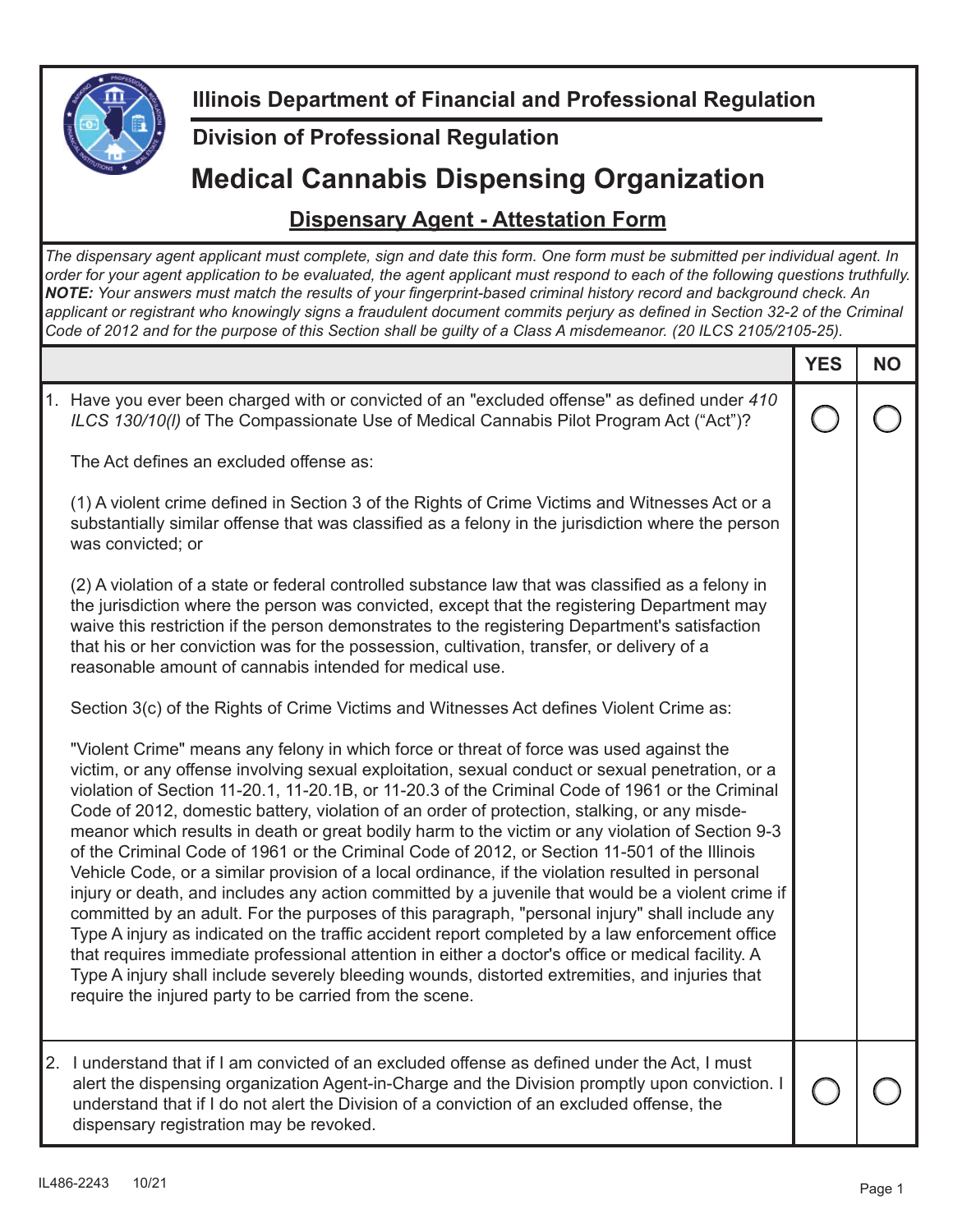|                                                                                                                                                                                                                                                                                                                                                                                                                                                                                                                                                            | <b>YES</b> | <b>NO</b> |
|------------------------------------------------------------------------------------------------------------------------------------------------------------------------------------------------------------------------------------------------------------------------------------------------------------------------------------------------------------------------------------------------------------------------------------------------------------------------------------------------------------------------------------------------------------|------------|-----------|
| 3. Have you been <b>charged</b> with any criminal offense in any state or in federal court, including<br>charges that have been previously disclosed to IDFPR?                                                                                                                                                                                                                                                                                                                                                                                             |            |           |
| If the charges were dismissed, you are <b>NOT</b> required to answer "Yes" to this question unless<br>the charges were related to:                                                                                                                                                                                                                                                                                                                                                                                                                         |            |           |
| the possession, manufacture, or delivery of a controlled substance;<br>selling alcohol to a minor;<br>theft;<br>fraud;<br>dishonesty; or<br>any criminal offense that would be included as an "excluded offense" under<br>410 ILCS 130/10(I) of the Compassionate Use of Medical Cannabis Program<br>Act ("Act").                                                                                                                                                                                                                                          |            |           |
| If yes, explain the charges, nature of the circumstances and resolution in the space provided below. Add<br>pages if necessary.                                                                                                                                                                                                                                                                                                                                                                                                                            |            |           |
| Comments:                                                                                                                                                                                                                                                                                                                                                                                                                                                                                                                                                  |            |           |
|                                                                                                                                                                                                                                                                                                                                                                                                                                                                                                                                                            |            |           |
| 4. Have you ever been convicted of, pled guilty, or nolo contendere/no contest plea to any<br>criminal offense in any state or in federal court?                                                                                                                                                                                                                                                                                                                                                                                                           |            |           |
| You are <b>NOT</b> required to answer "Yes" if:<br>The conviction followed a juvenile adjudication of delinquent minors as defined<br>in Section 5-105 of the Juvenile Court Act of 1987 subject to the restrictions set<br>forth in Section 5-130 of that Act;<br>At the time of the offense for which you were convicted and before January 1,<br>2014, you were 17 years old, unless the nature of the offense required you to<br>be tried as an adult;<br>The conviction was overturned by a higher court; or<br>The conviction was sealed or expunged |            |           |
| If yes, list the offense information in the section below and attach the document(s) supporting the reso-<br>lution of any criminal offense. Include all convictions (unless exempt by the I-IV list above) regardless of<br>the class of the crime.                                                                                                                                                                                                                                                                                                       |            |           |
| Include the following: the disposition of the crime (felony, misdemeanor or petty offense), whether there<br>was injury to another, the conviction date, court case number, courthouse name and arresting police<br>authority name.                                                                                                                                                                                                                                                                                                                        |            |           |
| Comments:                                                                                                                                                                                                                                                                                                                                                                                                                                                                                                                                                  |            |           |
|                                                                                                                                                                                                                                                                                                                                                                                                                                                                                                                                                            |            |           |
|                                                                                                                                                                                                                                                                                                                                                                                                                                                                                                                                                            |            |           |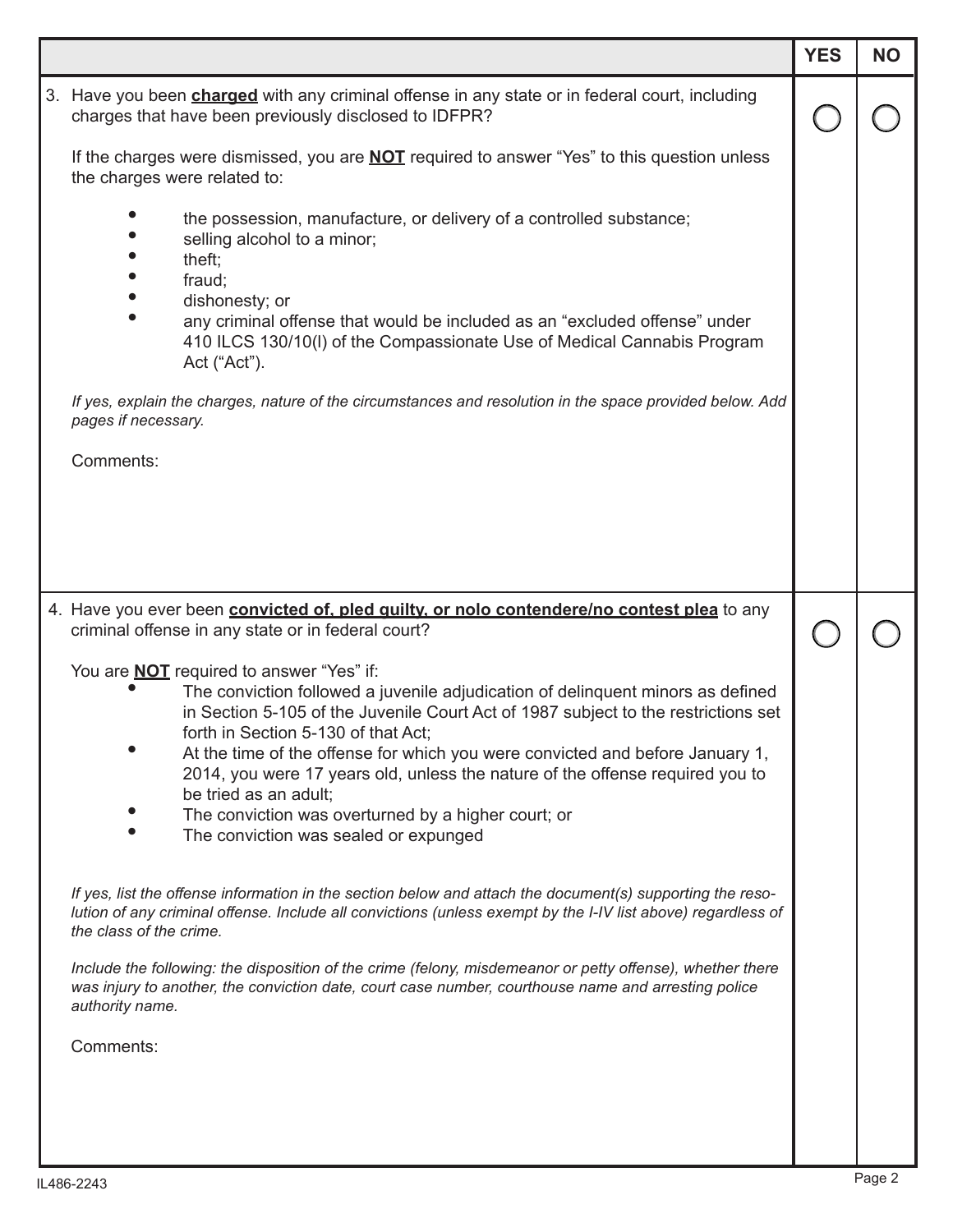|    |                                                                                                                                                                                                                                                                                                                                                                                                                                                                                                                                                                                                                                                            | <b>YES</b> | <b>NO</b> |
|----|------------------------------------------------------------------------------------------------------------------------------------------------------------------------------------------------------------------------------------------------------------------------------------------------------------------------------------------------------------------------------------------------------------------------------------------------------------------------------------------------------------------------------------------------------------------------------------------------------------------------------------------------------------|------------|-----------|
|    | 5. In accordance with 20 ILCS 2105-15(g) "The Department shall deny any license application<br>or renewal authorized under any licensing Act administered by the Department to any person<br>who has failed to file a return, or to pay the tax, penalty, or interest shown in a filed return, or<br>to pay any final assessment of tax, penalty, or interest, as required by any tax Act administered<br>by the Illinois Department of Revenue, until such time as the requirement of any such tax Act is<br>satisfied."<br>Are you delinquent in the filing of state taxes? If yes, provide an explanation in the comment<br>section below.<br>Comments: |            |           |
|    |                                                                                                                                                                                                                                                                                                                                                                                                                                                                                                                                                                                                                                                            |            |           |
|    | 6. In accordance with 5 ILCS 100/10-65(c), applications for the renewal of a license or for a new<br>license shall include the applicant's Social Security number, and the licensee shall certify, un-<br>der penalty of perjury, that he or she is not more than thirty (30) days delinquent in complying<br>with a child support order. Failure to certify shall result in disciplinary action and making a false<br>statement may subject the licensee to contempt of court.                                                                                                                                                                            |            |           |
|    | Are you more than thirty (30) days delinquent in complying with a child support order? If yes,<br>provide an explanation in the comment section below. (NOTE: If you are not subject to a child<br>support order, answer "No")                                                                                                                                                                                                                                                                                                                                                                                                                             |            |           |
|    | Comments:                                                                                                                                                                                                                                                                                                                                                                                                                                                                                                                                                                                                                                                  |            |           |
|    | 7. I agree that I will not divert medical cannabis to any individual or person who is not allowed to<br>possess medical cannabis pursuant to the Act.                                                                                                                                                                                                                                                                                                                                                                                                                                                                                                      |            |           |
| 8. | I understand that I have a duty to notify the Division within 5 business days of any change to<br>the information provided on my agent application.                                                                                                                                                                                                                                                                                                                                                                                                                                                                                                        |            |           |
| 9. | I understand that if I am/ was an Owner, Principal Officer, Agent-in-Charge, manager, or Agent<br>of a registered cannabis dispensary in another state and receive an adverse action, I will<br>disclose that action to the Division within 24 hours of receipt. I also understand that this duty<br>continues through my employment or association with the dispensary.                                                                                                                                                                                                                                                                                   |            |           |
|    | 10. I attest that I will visibly display my agent identification card issued by the Division at all times<br>while at the dispensary.                                                                                                                                                                                                                                                                                                                                                                                                                                                                                                                      |            |           |
|    | 11. I attest that I will immediately return my dispensing organization agent identification card to<br>the dispensing organization upon termination of employment.                                                                                                                                                                                                                                                                                                                                                                                                                                                                                         |            |           |
|    | 12. I attest that if I lose my dispensing organization agent identification card, I will ensure the loss<br>is reported to the Illinois State Police and the Department of Financial and Professional<br>Regulation immediately upon discovery.                                                                                                                                                                                                                                                                                                                                                                                                            |            |           |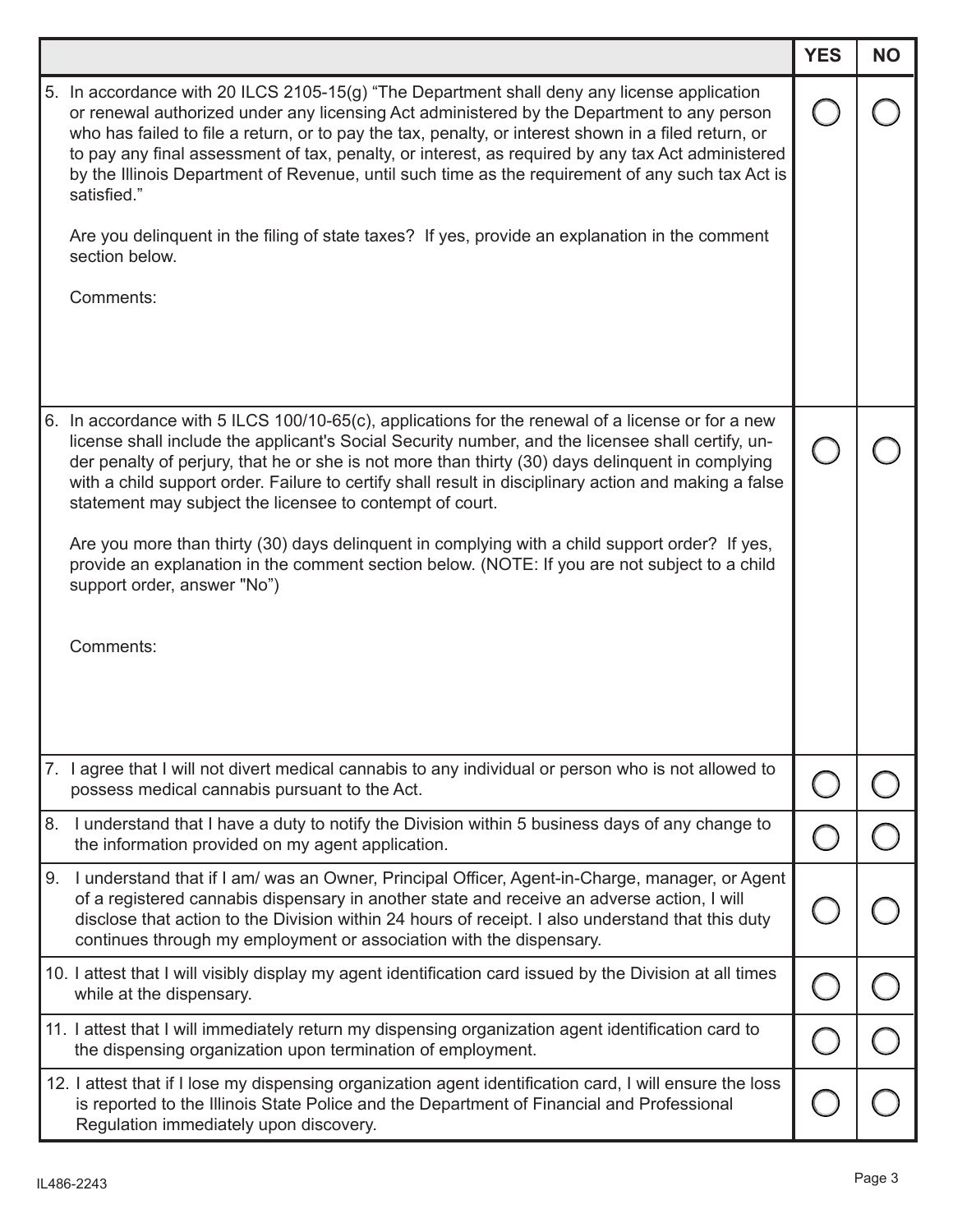|                                                                                                                                                                                                                                                                                                                                                                                                                                                                                                                                                                                                                                                                                                                                                                                                                                                                                                                                                                                                                                                       | <b>YES</b> | <b>NO</b> |
|-------------------------------------------------------------------------------------------------------------------------------------------------------------------------------------------------------------------------------------------------------------------------------------------------------------------------------------------------------------------------------------------------------------------------------------------------------------------------------------------------------------------------------------------------------------------------------------------------------------------------------------------------------------------------------------------------------------------------------------------------------------------------------------------------------------------------------------------------------------------------------------------------------------------------------------------------------------------------------------------------------------------------------------------------------|------------|-----------|
| 13.I attest to and accept the limitations of liability and the requirement to indemnify, hold harmless<br>and defend the State of Illinois, including:                                                                                                                                                                                                                                                                                                                                                                                                                                                                                                                                                                                                                                                                                                                                                                                                                                                                                                |            |           |
| Limitation of Liability- the State of Illinois shall not be liable to the Dispensing Organization,<br>Dispensing Organization employees, agents, family members or guest(s), qualifying patients<br>or caregivers, qualifying patients' or caregivers' employer or employees, family members or<br>guest(s) for any damage, injury, accident, loss, compensation or claim, based on, arising out<br>of or resulting from the registrant's participation in the Act, including, but not limited to, the<br>following: arrest, seizure of persons or property, prosecution pursuant to federal laws by<br>federal prosecutors, any fire, robbery, theft, mysterious disappearance or any other casualty,<br>or the actions of any other registrants or persons. This Limitation of Liability provision shall<br>survive expiration or the early termination of the Registration if the Registration is granted,<br>and I acknowledge that as an applicant in the Medical Cannabis Program, I have actual notice<br>that, notwithstanding any State Law: |            |           |
| Cannabis is a prohibited Schedule I controlled substance under federal law;                                                                                                                                                                                                                                                                                                                                                                                                                                                                                                                                                                                                                                                                                                                                                                                                                                                                                                                                                                           |            |           |
| Participation in the Medical Cannabis Program is permitted only to the extent<br>provided by the strict requirements of the Act and the Division's Administrative<br>Rules;                                                                                                                                                                                                                                                                                                                                                                                                                                                                                                                                                                                                                                                                                                                                                                                                                                                                           |            |           |
| Any activity not sanctioned by the Act or the Division's Administrative Rules<br>may be a violation of State or federal law and could result in arrest,<br>prosecution, conviction, or incarceration;                                                                                                                                                                                                                                                                                                                                                                                                                                                                                                                                                                                                                                                                                                                                                                                                                                                 |            |           |
| Growing, distributing, or possessing cannabis in any capacity, except through<br>an approved research program, is a violation of federal law and could result in<br>arrest, prosecution, conviction, or incarceration;                                                                                                                                                                                                                                                                                                                                                                                                                                                                                                                                                                                                                                                                                                                                                                                                                                |            |           |
| Use of medical cannabis may affect an individual's ability to receive federal or<br>State licensure in other areas;                                                                                                                                                                                                                                                                                                                                                                                                                                                                                                                                                                                                                                                                                                                                                                                                                                                                                                                                   |            |           |
| Use of medical cannabis, in tandem with other conduct, may be a violation of<br>State or federal law and could result in arrest, prosecution, conviction, or<br>incarceration;                                                                                                                                                                                                                                                                                                                                                                                                                                                                                                                                                                                                                                                                                                                                                                                                                                                                        |            |           |
| Participation in the Medical Cannabis program does not authorize any<br>person to violate federal law or State law and, other than as set out in 410 ILCS<br>130, does not provide any immunity from or affirmative defense to arrest or<br>prosecution under federal law or State law; and                                                                                                                                                                                                                                                                                                                                                                                                                                                                                                                                                                                                                                                                                                                                                           |            |           |
| Participants shall indemnify, hold harmless, and defend the State of Illinois for<br>any and all civil or criminal penalties resulting from participation in the Medical<br>Cannabis Program.                                                                                                                                                                                                                                                                                                                                                                                                                                                                                                                                                                                                                                                                                                                                                                                                                                                         |            |           |